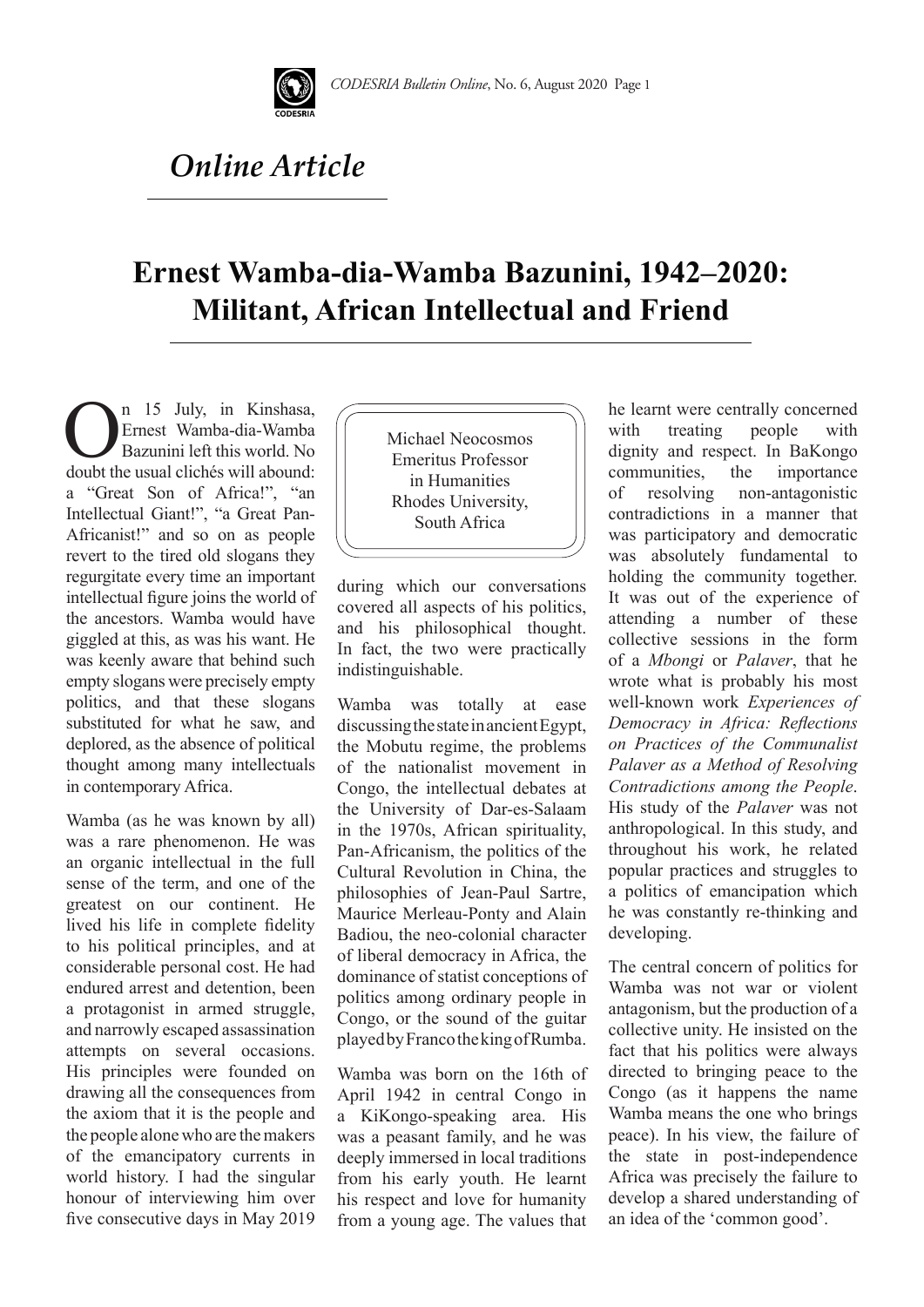There are perhaps two dominant themes running through all his intellectual and political work:

- 1. The importance for the state in Africa to understand the need to manage the 'common good' rather than the interests of (neo-) colonialism, and historically its total inability to do so, a fact that implied its failure to adhere to basic universal democratic norms and;
- 2. the unavoidable centrality of independent popular organisations in emancipatory politics in order a) to hold those in state power to account and thus to insist on genuine popularly-founded democracy and b) to provide the basis for popular movements to defend those who end up in power and attempt to oppose (neo-) colonialism.

In Wamba's view, without popular democratic organisation, Pan-Africanism was impossible and Africa will be doomed to continue as a neo-colonial amalgamation of countries ruled by predatory and repressive elites with disastrous consequences for its people. Of course this never meant the abandonment of an idea of class struggle, but rather an insistence on the idea that to effectively engage in political struggles, the unity of the oppressed is an absolute necessity.

For Wamba the primary failure of most African intellectuals was a virulent and obvious state fetishism with a consequent inability to theorise politics as being conditional upon emancipatory subjectivities to be founded on the politics of the organised masses, much as was the case with Cabral's famous notion of 'Returning to the Source'.

Without a popular mass movement there could be no emancipatory politics. The problem of the state in Africa was not so much the absence of institutions, but rather the fact that existing institutions were modelled on the West so that the state – even after independence – remained an external imposition disconnected from the people it was meant to govern. In his well-known expression, the postcolonial state was simply 'grafted' onto the pre-existing colonial one, thereby making it impossible to transform Africa along a popularnationalist conception of genuine emancipation.

Wamba argued that Africa in general, and Congo in particular, remained the prisoner of a predatory capitalism which systematically engaged in the mass torture of a continent. The result was that, following the colonial 'civilising mission', Africa experienced a Western 'developmental mission' soon followed by a 'democratising mission' in which a travesty of development and democracy were deployed and more frequently imposed. African leaders were, in the main, unwilling to work to support the realisation of the needs of the continent's people because they allowed their interests to coincide with those of the West. Much like those Chiefs and Kings who had sold their people into slavery, post-colonial African leaders continued to sell their people to Western interests while blaming the latter for the people's poverty.

Wamba stressed that Africans should undertake a study of their own past, including of their popular struggles (and similar ones like the Chinese), in order to elucidate theoretical signs and alternative political conceptions.

This required both self-criticism and a thorough spiritual cleansing. Such study could learn much, for example, from the idea of Ma'at in ancient Egypt, which insisted on the maintenance of social balance and an ethical life that venerated justice and truth. The point here being that, even in the conditions of the existence of the Pharaonic state, in other words of extreme power differentials, the interests of minorities excluded from power would be taken care of to a certain degree. In this way, at least some sort of social balance could be maintained and chaos, the main fear of the ancient Egyptians, could be avoided. Of course, this did not always happen in practice.

Wamba also invested considerable intellectual energies to an elucidation and examination of the historical predictions and prescriptions of anti-colonial millenarian movements. One of these was the movement in the Congo of the 1920s led by Simon Kimbangu, who predicted the subservience and corruption of post-independence leaders to Western dominance and who insisted on the need to fight the destruction of African languages. For Wamba these movements sometimes expressed political prescriptions that were politically more important than those of many Western-trained academics. He argued that one had to learn from these histories, and, in general, the emancipatory prescriptions emerging from popular ruptures with the order of domination.

The philosophical result of these reflections was Wamba's insistence on knowledge acquisition as a collective as opposed to an individual activity, and on dialectical thought, namely the recognition of contradictions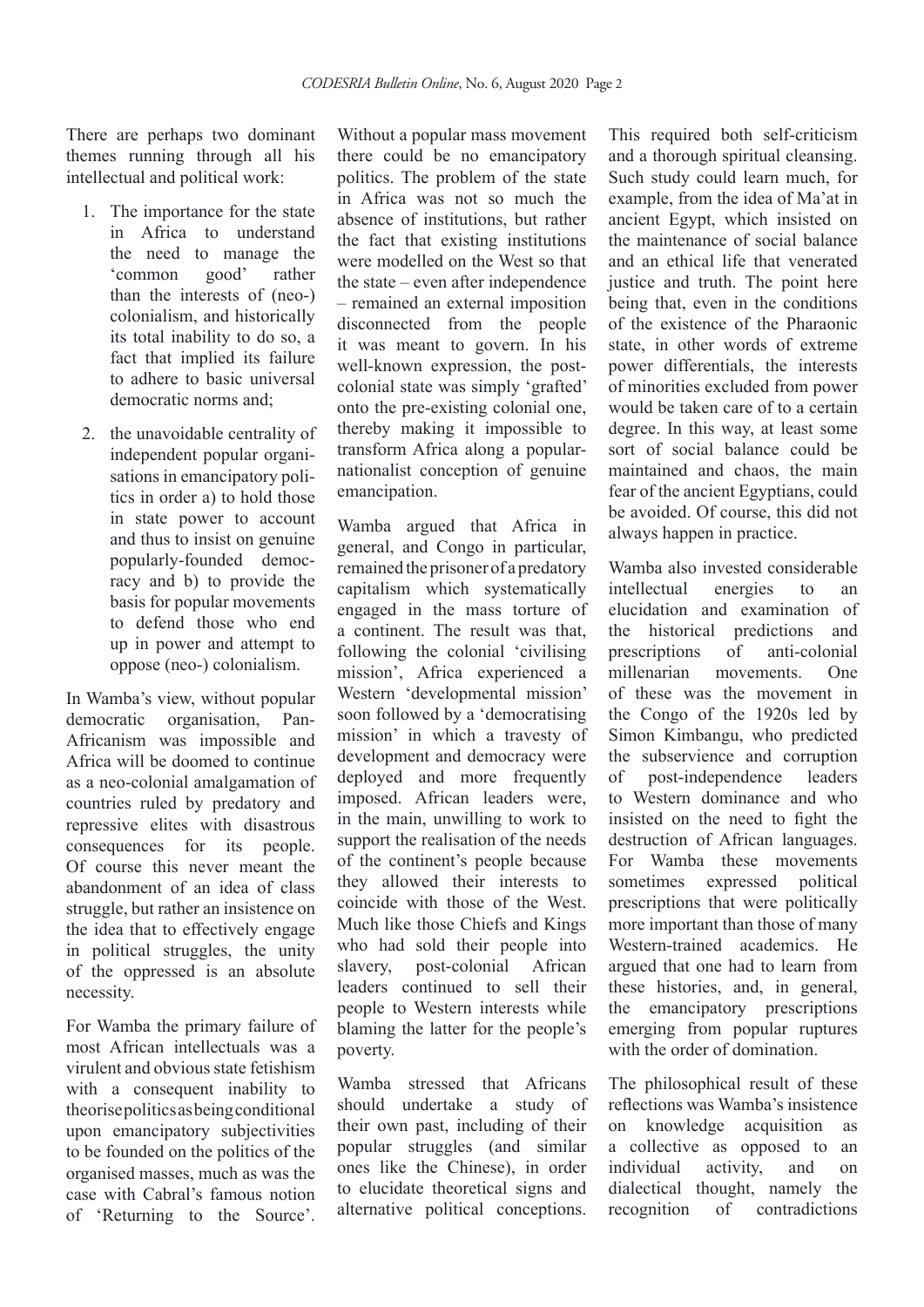and divisions along with their trajectories, as being at the centre of emancipatory political thinking. These philosophical views dovetailed completely with Wamba's personal lifestyle and political commitments. At the personal level Wamba was a very spiritual person and would not see his departure from the living as in any way an end point. Rather, the idea that a person's soul (or whatever one wishes to call it) could be resurrected in someone else was an African belief to which he held strongly. He was fully immersed in ancestral reverence and communication. The coercive separation of Africans from their spirituality was, for him, one of the more nefarious aspects of colonial domination.

Wamba's political involvement began at the age of fourteen when he was elected president of the teachers' union when he was teaching French to nurses at a medical school. He was also the secretary and then president of the school debating club. His political practice took off from there. He was offered a scholarship to the US where he became part of what was called the Black Action Movement (BAM) in Western Michigan University. He met Stokely Carmichael and received the Robert Friedman Philosophy Prize for his Master's dissertation. After returning home Wamba entered government as the personal assistant and eventually principal secretary to the Minister of Social Development and Housing. He also had the opportunity to go to France where he met and became involved politically with other philosophers like Alain Badiou and Sylvain Lazarus. Back in the United States he was again involved in student politics teaching a course on *The Political Economy of the Third* 

*World* at Brandeis, Harvard and Boston College. He was part of creating the Student and Workers for African Liberation (SWAL) committee with which he worked politically from 1973 to 1978.

He then left for Dar-es-Salaam where he took up a position in the History Department where he ran the History Seminars which became a major centre for intellectual debates. This is where I first meet him in 1982. By then Walter Rodney had left and Wamba became critical of both positions taken in the so-called Dar-es-Salaam Debate arguing that, rather than discussing capitalism or socialism, the primary focus should be on neo-colonialism which had to be thought in itself as a new historical epoch.

In December 1982 Wamba was arrested in then Zaire (today's DRC) while travelling through Kinshasa. He was caught with a paper he was writing that was critical of Mobutu's idea of "Authenticité" which was the dictator's idea of African nationalism. For Wamba this was simply a neo-colonial notion. As a result of international pressure in the US, France, Britain and Tanzania, and the personal intervention of Julius Nyerere, he was eventually released in December 1983. He later became a member of the National Sovereign Conference (1991-92), which was a genuine attempt by Congolese themselves to establish a new form of state as Mobutu's power had waned. Mobutu with the backing of the United States managed to frustrate the Conference's work.

From 1992 to 1995 Wamba was the president of the Council for the Development of Social Science Research in Africa (Codesria), which is headquartered in Dakar, Senegal. After ending his term as president of Codesria, Nyerere sought out Wamba's advice with regard to the Congo. Laurent Desiré Kabila had been in exile in Tanzania but on invading Congo with the support of Rwanda and Uganda Nyerere feared that massacres may take place in Kinshasa. After achieving power, Kabila started persecuting ethnic minorities with the result that an alliance of opposition parties the Rally for Congolese Democracy (RCD) was formed. This alliance of various disaffected groups, ranging from ex-Mobutists, to ethnic Tutsis and Left democrats and radicals, was in search of a presidential figure acceptable to all. In 1988 Wamba was reluctantly persuaded to take up this position which he deemed inevitably necessary as a contribution to liberating his people from centralised state oppression.

Nyerere was a particularly important figure in Wamba's political life because it was he who persuaded him to lead the RCD rebellion against Kabila. Nyerere was able to provide him with support so that the interventions of Rwanda and Uganda within the coalition were restricted. With the death of Nyerere in 1999, that support evaporated and the RCD broke up between an ethnic faction based in Goma and a democratic faction led by Wamba which moved to Kisangani. Although involved in an armed struggle, Wamba was insistent throughout that attempts be made to encourage the development of a popular democratic movement in that part of eastern Congo in order to combat militarism within both state and opposition. For Wamba military power was always to be subordinated to popular democratic power. His attempts to build a movement in the context of war were largely stillborn. The rest, as they say, is history.